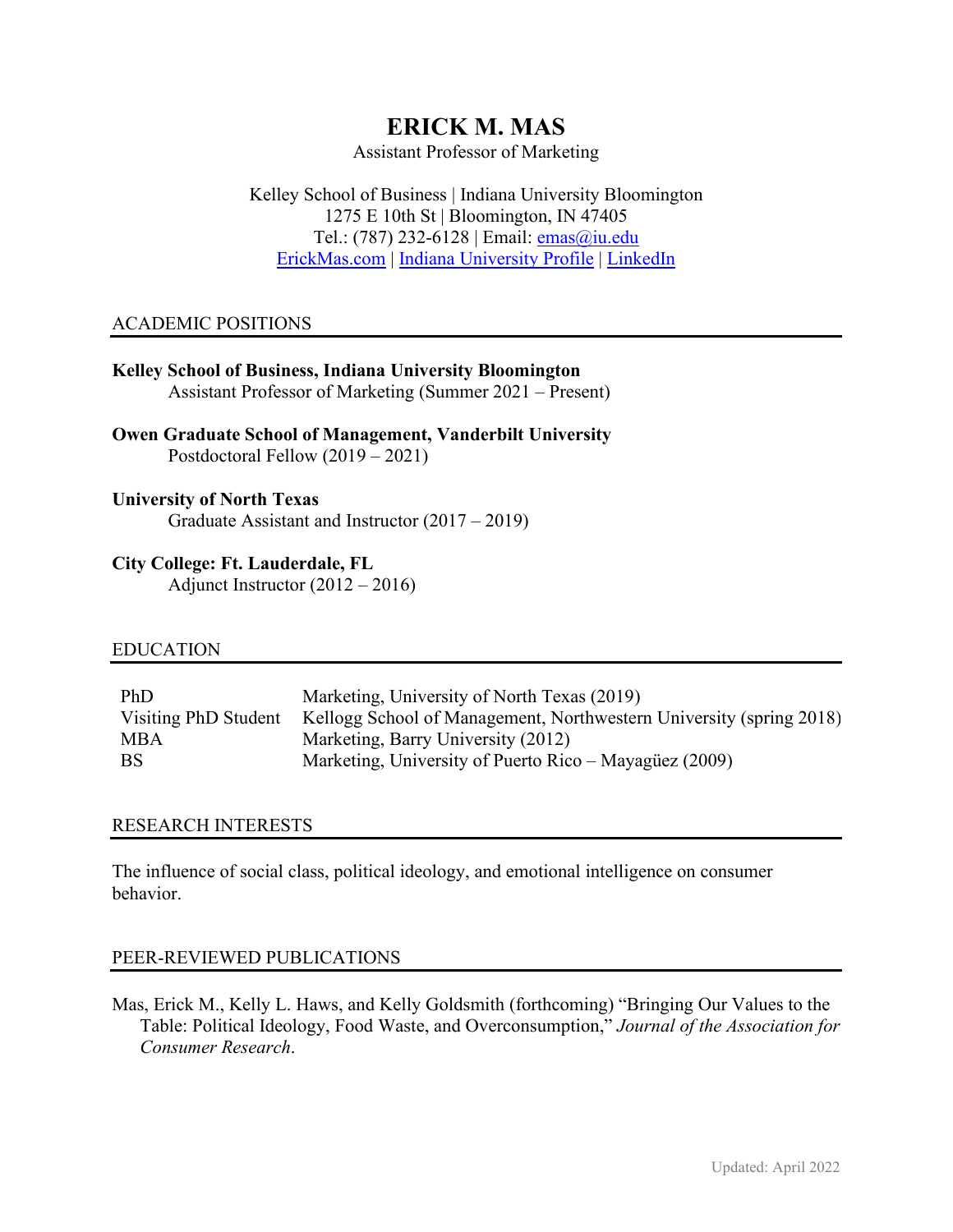- Dickson, Peter, Erick M. Mas, Michelle Van Solt, Tessa Garcia-Collart, and Jaclyn Tanenbaum, (forthcoming), "The Influence of Senior Management and Sales Managers on Salesperson Customer Orientation and Hard Selling Orientation," *Marketing Letters*.
- \*Kidwell, Blair, Virginie Lopez Kidwell, Christopher Blocker, and Erick M. Mas (2020), "Birds of a Feather *Feel* Together: Emotional Ability Similarity in Consumer Interactions," *[Journal](https://academic.oup.com/jcr/article-abstract/47/2/215/5781957)  [of Consumer Research](https://academic.oup.com/jcr/article-abstract/47/2/215/5781957)*, 47(2), 215-236. (\*All authors contributed equally to this paper).
	- Media coverage: Vanderbilt News
- Rixom, Jessica M., Erick M. Mas, Brett A. Rixom (2020), "Presentation Matters: The Effect of Wrapping Neatness on Gift Attitudes," *[Journal of Consumer Psychology](https://onlinelibrary.wiley.com/doi/abs/10.1002/jcpy.1140)*, 30(2), 329-338.
	- Media coverage: [Wall Street Journal,](https://www.wsj.com/articles/dont-judge-a-holiday-gift-by-its-cover-perfect-packages-raise-hopes-11607682604?st=63aubvh4lesnzq3&reflink=article_email_share) [Yahoo!,](https://sports.yahoo.com/study-people-love-gift-more-185100588.html) [AOL,](https://www.aol.com/article/lifestyle/2019/11/01/study-people-will-love-a-gift-more-if-its-poorly-wrapped/23851721/) [Psych Central,](https://psychcentral.com/news/2019/11/07/for-successful-gift-giving-its-all-about-the-wrapping/151518.html) [Business Insider,](https://www.businessinsider.com/science-says-your-friends-like-your-badly-wrapped-presents-more-2019-12?r=UK&IR=T) [Vanderbilt News,](https://news.vanderbilt.edu/2019/12/05/no-it-doesnt-matter-how-nicely-you-wrap-that-gift-except-when-it-does/) [The Conversation](https://theconversation.com/the-science-of-gift-wrapping-explains-why-sloppy-is-better-128506)

# MANUSCRIPTS UNDER REVIEW

- Mas, Erick M., Blair Kidwell, and Aparna A. Labroo "Cultural Capital and Consumer Choice," under review at the *Journal of Marketing Research*.
- Bae, Su Yun, Blair Kidwell, and Erick M. Mas "The Dark Side of Emotional Intelligence: How Differences in Empathy Underlie Selling (vs. Customer) Orientation," invited for resubmission at the *Journal of Personality and Social Psychology*.

## WORKING PAPERS

- Mas, Erick M., and Angela Y. Lee "Political Identity and Green Behavior: When Conservatives Pay Heed to Advice from the Fake News," preparing manuscript for submission to *Nature*.
- Mas, Erick M., and Blair Kidwell "In Search of Status: The Influence of Socioeconomic Status and Political Ideology on Product Acquisition Choices," preparing manuscript for submission to the *Journal of Consumer Research*.
- Aguirre-Rodriguez, Alexandra, Jessica Rixom, Adriana M. Bóveda-Lambie, and Erick M. Mas "Consumer Response to Foreign Brand's Culturally Adapted Products: An Intercultural Accommodation Approach," preparing manuscript for submission to the *Journal of International Marketing*.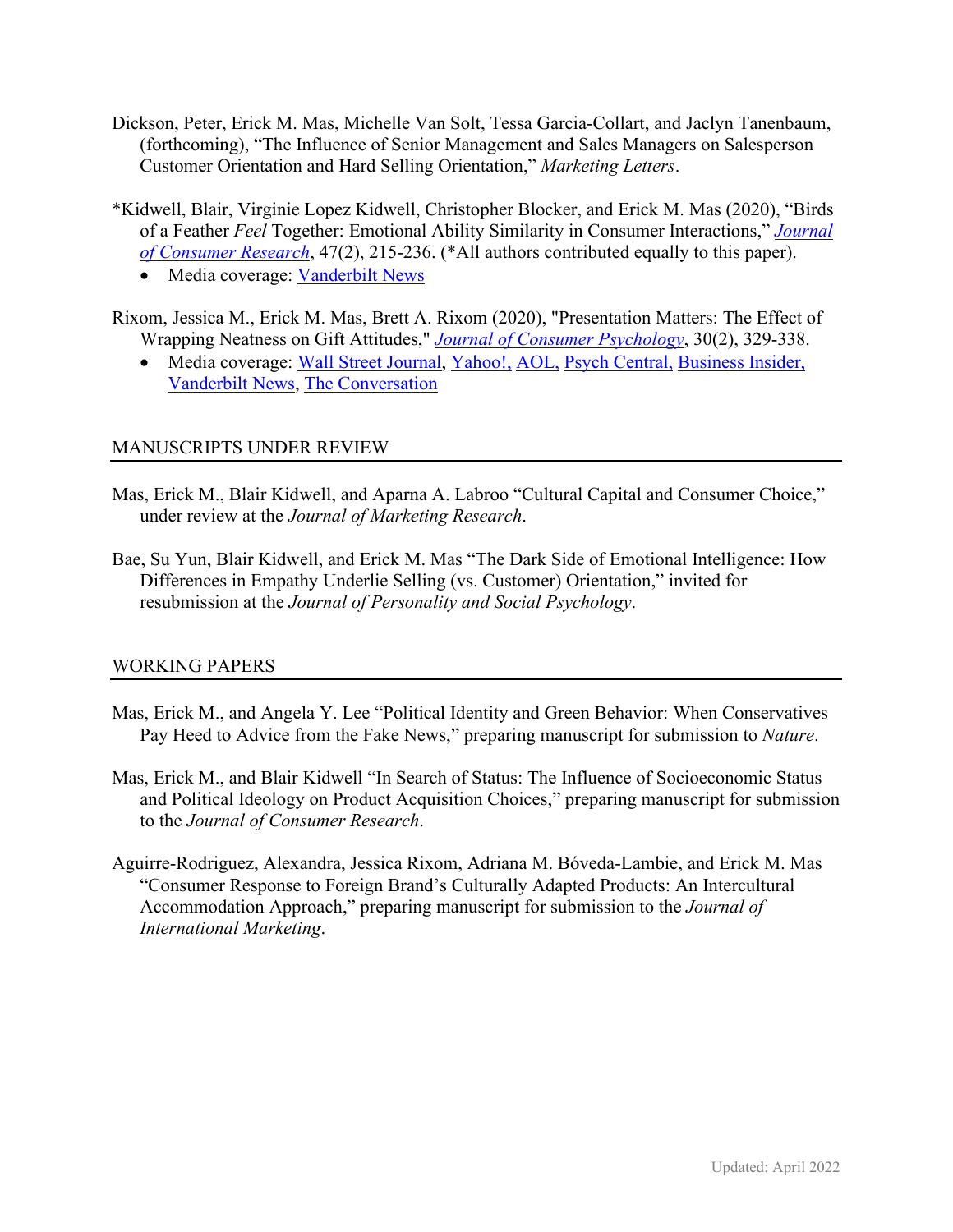- Mas, Erick M., Kelly Goldsmith, and Kelly L. Haws "Marketing Transparency and Optimal resource allocation" four studies collected.
- Mas, Erick M., Steve Hoeffler, and Jesper H. Nielsen "Political Ideology and Radically New Products," six studies collected.
- Mas, Erick M., Maura Ferreira, and Kelly Goldsmith "Don't Help Me, I'm Poor!" six studies collected.
- Mas, Erick M. and Kelly Goldsmith "Is it Scarcity or Class? When and Why the Scarcity Mindset and Low Social Class Have a Divergent Effect on Selfish and Prosocial Behaviors," one study collected.

## RESEARCH PRESENTATIONS

Invited Knowledge Forum Panelist: "Marketplace Exclusion of Financially Vulnerable Consumers" – *ACR Annual Conference* (Seattle, WA; October 2021)

Co-Chaired Special Session: "The Scarcity 'New Normal' Scarcity and Income Inequality Post-COVID" – *Marketing and Public Policy Conference* (Washington, D.C.; July 2021)

"Social Class and Consumer Choice: The Role of Cultural Capital":

- Harvard Business School (February 2021)
- Howard University (February 2021)
- Arizona State University (February 2021)
- North Carolina State University (January 2021)
- Indiana University (January 2021)
- Loyola University Chicago (December 2020)
- Boston University Emerging Scholars Symposium (November 2020)
- American University (Washington, D.C.; November 2020, October 2018)
- Marketing Science Institute webinar (October 2020)
- *ACR Annual Conference* (virtual; October 2020)
- *AMA Summer Conference* (virtual; August 2020)
- University of Miami (February 2020)
- Olin Business School, Washington University, St. Louis (June 2019)
- *SCP Annual Conference* (Savannah, GA; February 2019)
	- o Winner of 2019 SCP Ethnic Minority Travel Scholarship
- San Jose State University (November 2018)
- *McKnight Fellows Annual Graduate Conference* (Tampa, FL; February 2017)
- *PhD Project MDSA Conference* (Atlanta, GA; August 2016)
- *Florida International University Graduate Student Research Symposium* (August 2016)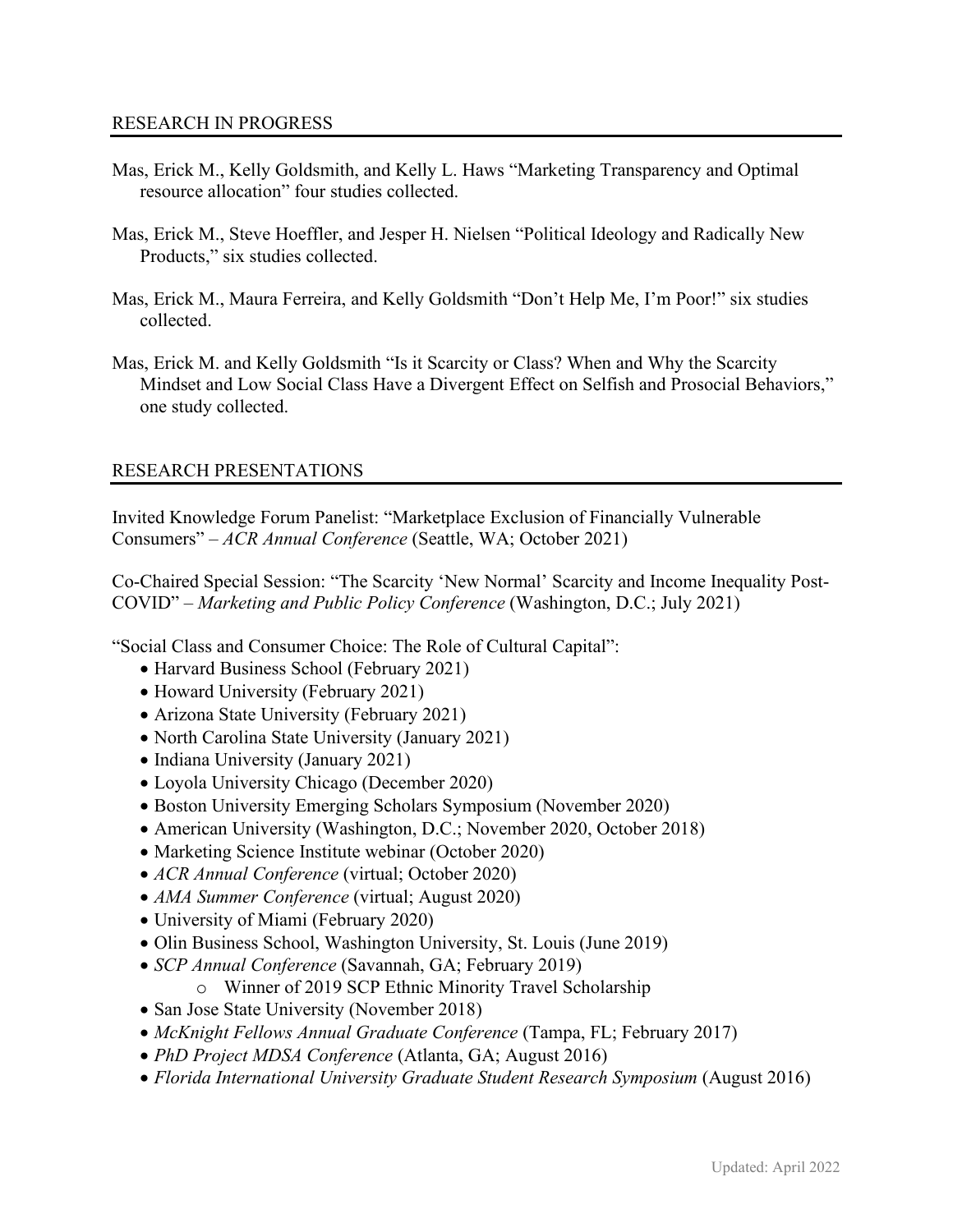"In Search of Status: The Influence of Socioeconomic Status and Political Ideology on Product Acquisition Choices":

• Rochester Institute of Technology (September 2019)

"Birds of a Feather *Feel* Together: Emotional Ability Similarity in Consumer Interactions":

- *ACR North American Conference* (San Diego, CA; 2017)
- University of Miami (March 2017)

"Consumer Responses to Partially Comparative Prices Across Product Categories":

• *PhD Project Marketing Doctoral Students Association Conference* (San Francisco, CA; August 2017)

## TEACHING EXPERIENCE

Undergraduate courses taught in face-to-face, online, and hybrid modalities:

- Marketing Research
- Retail Management
- Digital Retail Management (online)
- Consumer Behavior (face-to-face and hybrid)
- Advertising
- Sales Strategy
- Global Marketing
- Principles of Marketing
- Principles of Management
- Business Principles
- Professional Strategies

Guest lectures

- Strategic Marketing Consumer Insights for SWOT Analysis (Interamerican University of Puerto Rico at Arecibo, September 2021)
- MBA-level Consumer Behavior class (Vanderbilt University, February 2020/2021)
- Experimental Research in Marketing Seminar
	- oExperimental Economics class (Vanderbilt University, November 2019) o Marketing Research class (University of North Texas, April 2019)

Weber State University *Action Learning Workshop for Educators* (Heber Valley, UT, May 2019)

# PROFESSIONAL SERVICE

## **Journal and Conference Reviewing (Ad hoc)**

- Journal of Consumer Research (trainee reviewer)
- Journal of the Academy of Marketing Science
- Journal of the Association for Consumer Research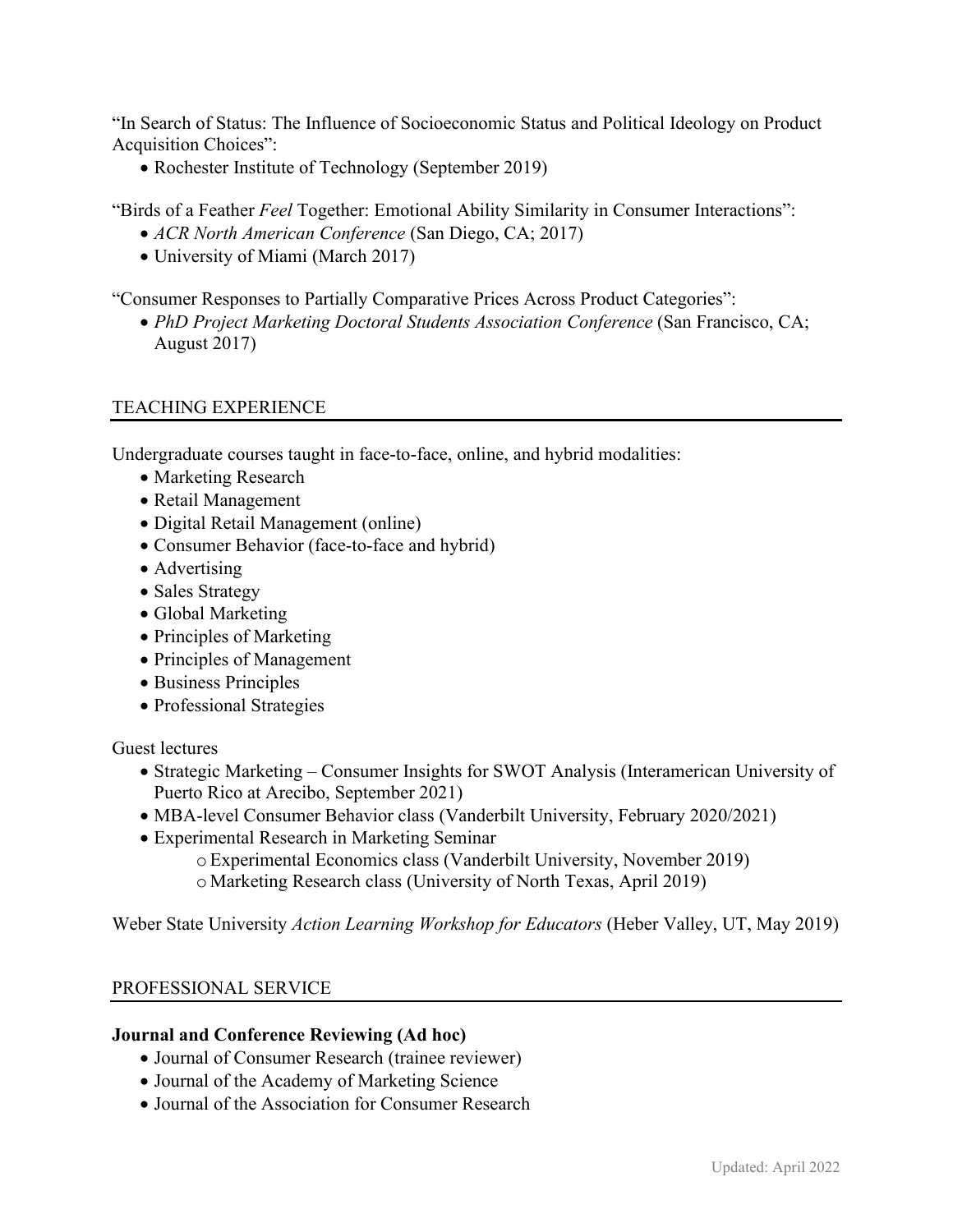- International Journal of Research in Marketing
- Association for Consumer Research Conference
- Society for Consumer Psychology Conference
- American Marketing Association Academic Conference
- Academy of Marketing Science Conference
- Journal of Product & Brand Management
- European Journal of Family Business
- Social Influence
- PLOS One

**Society for Consumer Psychology 2023 Conference** – Social Co-Chair (San Juan, PR)

**AMA Diversity Leadership Institute 2022** – Faculty Facilitator (Bloomington, IN)

**Behavioral Lab Manager and SONA Systems (Subject Pool) Administrator**  University of North Texas (2017 – 2019)

## PROFESSIONAL AFFILIATIONS

PhD Project – Marketing Doctoral Student Association (MDSA) Marketing Ethnic Faculty Association (MEFA) Association for Consumer Research (ACR) Society for Consumer Psychology (SCP) American Marketing Association (AMA) Academy of Marketing Science (AMS)

## PROFESSIONAL INDUSTRY EXPERIENCE

- **Digital Account Manager**: Dell Inc., DHL, Genworth Financial, and Intuit Inc. accounts Ion Interactive: Boca Raton, FL (2013 – 2014)
- **Account Manager**: Greater Fort Lauderdale Convention & Visitors Bureau account Starmark International: Ft. Lauderdale, FL (2013)
- **Account Supervisor**: Party City and TBC, Corp. (NTB/Tire Kingdom) accounts Zimmerman Advertising, an Omnicom agency: Ft. Lauderdale, FL (2010 – 2013)